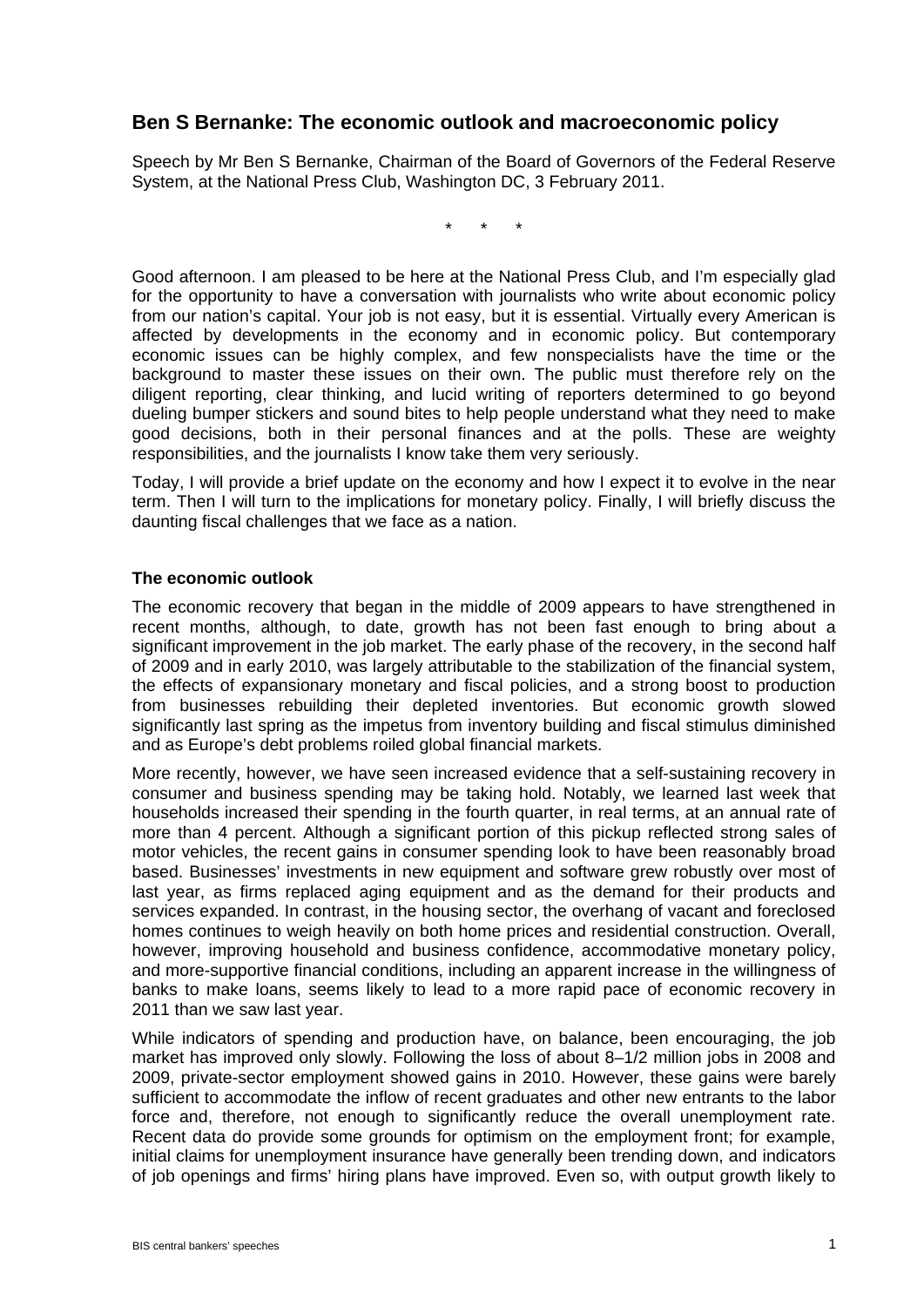be moderate for awhile and with employers reportedly still reluctant to add to their payrolls, it will be several years before the unemployment rate has returned to a more normal level. Until we see a sustained period of stronger job creation, we cannot consider the recovery to be truly established.

On the inflation front, we have recently seen significant increases in some highly visible prices, notably for gasoline. Indeed, prices of many commodities have risen lately, largely as a result of the very strong demand from fast-growing emerging market economies, coupled, in some cases, with constraints on supply. Nevertheless, overall inflation remains quite low: Over the 12 months ending in December, prices for all the goods and services purchased by households increased by only [1](#page-1-0).2 percent, down from 2.4 percent over the prior 12 months.<sup>1</sup> To assess underlying trends in inflation, economists also follow several alternative measures of inflation; one such measure is so-called core inflation, which excludes the more volatile food and energy components and therefore can be a better predictor of where overall inflation is headed. Core inflation was only 0.7 percent in 2010, compared with around  $2-1/2$  percent in 2007, the year before the recession began. Wage growth has slowed as well, with average hourly earnings increasing only 1.8 percent last year. These downward trends in wage and price inflation are not surprising, given the substantial slack in the economy.

## **Monetary policy**

In sum, although economic growth will probably increase this year, we expect the unemployment rate to remain stubbornly above, and inflation to remain persistently below, the levels that Federal Reserve policymakers have judged to be consistent over the longer term with our mandate from the Congress to foster maximum employment and price stability. Under such conditions, the Federal Reserve would typically ease monetary policy by reducing the target for its short-term policy interest rate, the federal funds rate. However, the target range for the funds rate has been near zero since December 2008, and the Federal Reserve has indicated that economic conditions are likely to warrant an exceptionally low target rate for an extended period. As a result, for the past two years we have been using alternative tools to provide additional monetary accommodation.

In particular, over the past two years the Federal Reserve has further eased monetary conditions by purchasing longer-term securities on the open market. From December 2008 through March 2010, we purchased about \$1.7 trillion in longer-term Treasury, agency, and agency mortgage-backed securities. In August 2010, we began reinvesting the proceeds from all securities that matured or were redeemed in longer-term Treasury securities, so as to keep the size of our securities holdings roughly constant. Around the same time, we began to signal to financial markets that we were considering providing additional monetary policy accommodation by conducting further asset purchases. And in early November, we announced a plan to purchase an additional \$600 billion in longer-term Treasury securities by the middle of this year. All these purchases are settled through the banking system, with the result that depository institutions now hold a very high level of reserve balances with the Federal Reserve.

Although large-scale purchases of longer-term securities are a different monetary policy tool than the more familiar approach of targeting the federal funds rate, the two types of policies affect the economy in similar ways. Conventional monetary policy easing works by lowering market expectations for the future path of short-term interest rates, which, in turn, reduces the current level of longer-term interest rates and contributes to an easing in broader financial conditions. These changes, by reducing borrowing costs and raising asset prices,

 $\overline{a}$ 

<span id="page-1-0"></span><sup>1</sup> Inflation data are derived using the price index for personal consumption expenditures.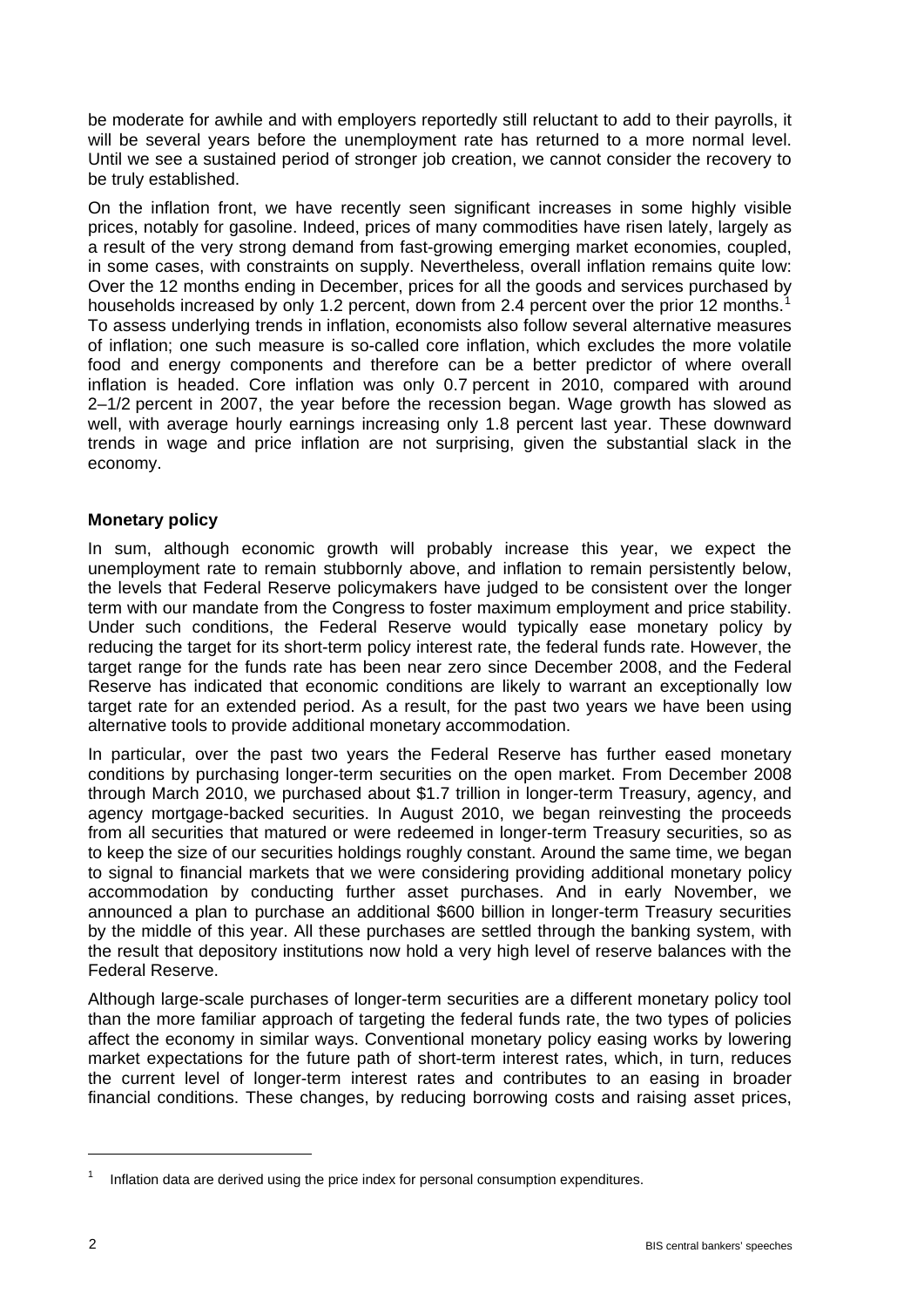bolster household and business spending and thus increase economic activity. By comparison, the Federal Reserve's purchases of longer-term securities have not affected very short-term interest rates, which remain close to zero, but instead put downward pressure directly on longer-term interest rates. By easing conditions in credit and financial markets, these actions encourage spending by households and businesses through essentially the same channels as conventional monetary policy, thereby supporting the economic recovery.

A wide range of market indicators supports the view that the Federal Reserve's securities purchases have been effective at easing financial conditions. For example, since August, when we announced our policy of reinvesting maturing securities and signaled we were considering more purchases, equity prices have risen significantly, volatility in the equity market has fallen, corporate bond spreads have narrowed, and inflation compensation as measured in the market for inflation-indexed securities has risen from low to more normal levels. Yields on 5- to 10-year Treasury securities initially declined markedly as markets priced in prospective Fed purchases; these yields subsequently rose, however, as investors became more optimistic about economic growth and as traders scaled back their expectations of future securities purchases. All of these developments are what one would expect to see when monetary policy becomes more accommodative, whether through conventional or less conventional means. Interestingly, these developments are also remarkably similar to those that occurred during the earlier episode of policy easing, notably in the months following our March 2009 announcement of a significant expansion in securities purchases. The fact that financial markets responded in very similar ways to each of these policy actions lends credence to the view that these actions had the expected effects on markets and are thereby providing significant support to job creation and the economy.

My colleagues and I have said that we will review the asset purchase program regularly in light of incoming information and will adjust it as needed to promote maximum employment and stable prices. In particular, it bears emphasizing that we have the necessary tools to smoothly and effectively exit from the asset purchase program at the appropriate time. In particular, our ability to pay interest on reserve balances held at the Federal Reserve Banks will allow us to put upward pressure on short-term market interest rates and thus to tighten monetary policy when required, even if bank reserves remain high. Moreover, we have developed additional tools that will allow us to drain or immobilize bank reserves as required to facilitate the smooth withdrawal of policy accommodation when conditions warrant. If needed, we could also tighten policy by redeeming or selling securities.

## **Fiscal policy**

Fiscal policymakers also face significant challenges. The federal budget deficit has expanded to an average of more than 9 percent of gross domestic product (GDP) over the past two years, up from an average of about 2 percent of GDP during the three years prior to the recession. The extraordinarily wide deficit largely reflects the weakness of the economy along with the actions that the Administration and the Congress took to ease the recession and steady financial markets. However, even after economic and financial conditions have returned to normal, the federal budget will remain on an unsustainable path, with the budget gap becoming increasingly large over time, unless the Congress enacts significant changes in fiscal programs.

For example, under plausible assumptions about how fiscal policies might evolve in the absence of major legislative changes, the Congressional Budget Office (CBO) projects the deficit to fall from around 9 percent of GDP currently to roughly 5 percent of GDP by 2015,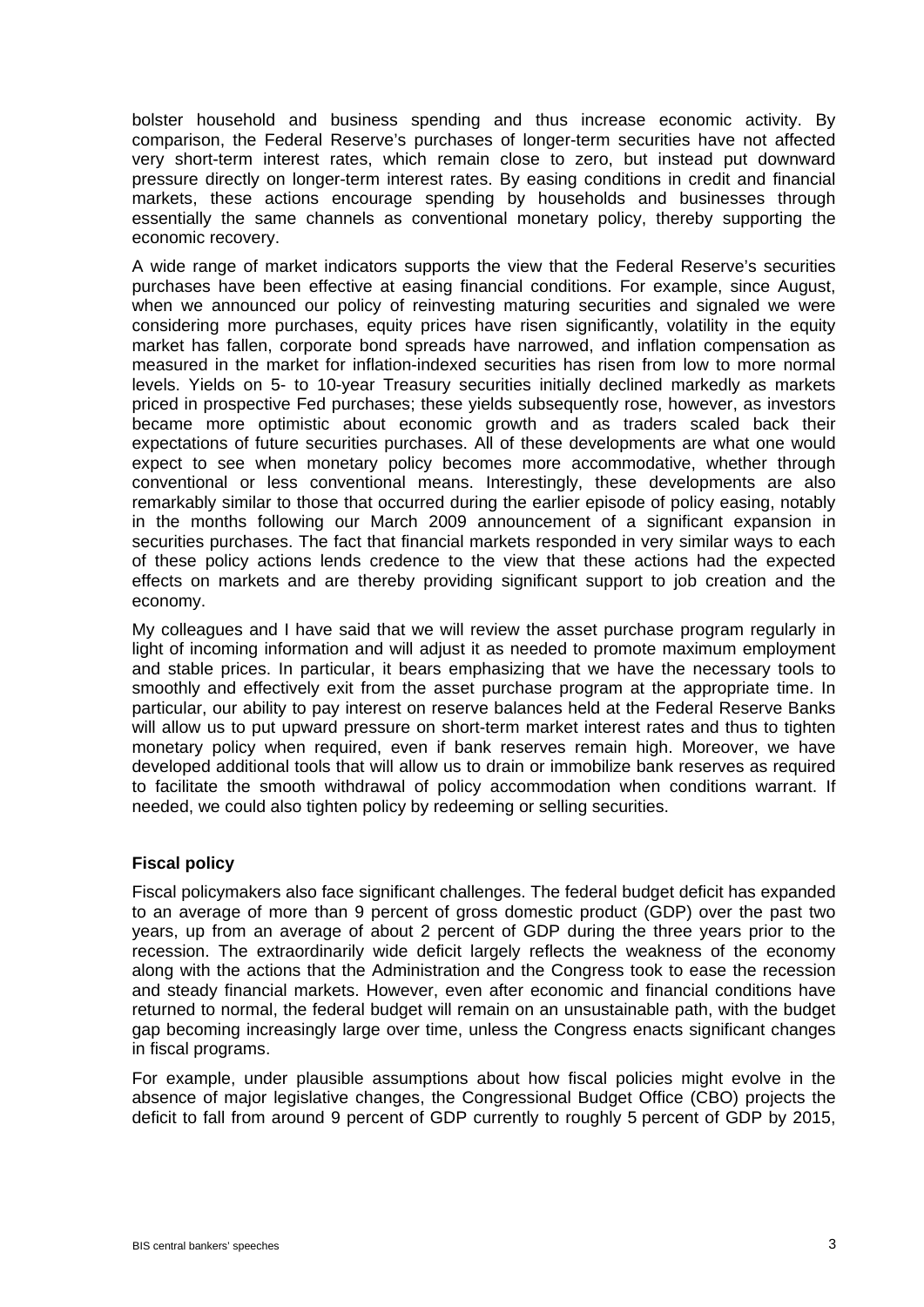but then to rise to about 6–1/[2](#page-3-0) percent of GDP by the end of the decade.<sup>2</sup> After that, it projects the budget outlook to deteriorate even more rapidly, with federal debt held by the public reaching almost 90 percent of GDP by 2020 and 150 percent of GDP by 2030, up from about 60 percent at the end of fiscal year 2010.

The long-term fiscal challenges confronting the nation are especially daunting because they are mostly the product of powerful underlying trends, not short-term or temporary factors. The two most important driving forces for the federal budget are the aging of the U.S. population and rapidly rising health-care costs. Indeed, the CBO projects that federal spending for health-care programs – which includes Medicare, Medicaid, and subsidies to purchase health insurance through new insurance exchanges – will roughly double as a percentage of GDP over the next 25 years.<sup>[3](#page-3-1)</sup> The ability to control health-care costs, while still providing high-quality care to those who need it, will be critical for bringing the federal budget onto a sustainable path.

The retirement of the baby-boom generation will also strain Social Security, as the number of workers paying taxes into the system rises more slowly than the number of people receiving benefits. Currently, there are about five individuals between the ages of 20 and 64 for each person aged 65 and older. By 2030, when most of the baby boomers will have retired, this ratio is projected to decline to around  $3<sup>4</sup>$  $3<sup>4</sup>$  $3<sup>4</sup>$  Overall, the projected fiscal pressures associated with Social Security are considerably smaller than the pressures associated with federal health programs, but they are still notable.

The CBO's long-term budget projections, by design, do not account for the likely adverse economic effects of such high debt and deficits. But if government debt and deficits were actually to grow at the pace envisioned, the economic and financial effects would be severe. Sustained high rates of government borrowing would both drain funds away from private investment and increase our debt to foreigners, with adverse long-run effects on U.S. output, incomes, and standards of living. Moreover, diminishing investor confidence that deficits will be brought under control would ultimately lead to sharply rising interest rates on government debt and, potentially, to broader financial turmoil. In a vicious circle, high and rising interest rates would cause debt-service payments on the federal debt to grow even faster, causing further increases in the debt-to-GDP ratio and making fiscal adjustment all the more difficult.

How much adjustment is needed to restore fiscal sustainability in the United States? To help answer this question, it is useful to apply the concept of the primary budget deficit, which is the government budget deficit excluding interest payments on the national debt. To stabilize the ratio of federal debt to the GDP  $-$  a convenient benchmark for assessing fiscal sustainability  $-$  the primary budget deficit must be reduced to zero.<sup>[5](#page-3-3)</sup> Under the CBO projection that I noted earlier, the primary budget deficit is expected to be 2 percent of GDP in 2015 and then rise to almost 3 percent of GDP in 2020 and 6 percent of GDP in 2030. These projections provide a gauge of the adjustments that will be necessary to attain fiscal

<span id="page-3-0"></span><sup>2</sup> The so-called alternative fiscal policy scenario, which assumes, among other things, that most of the tax cuts enacted in 2001 and 2003 are made permanent and that discretionary federal outlays rise at the same rate as GDP, is presented in Congressional Budget Office (2010), *The Long-Term Budget Outlook* (Washington: CBO, June (revised August)).

<span id="page-3-1"></span><sup>3</sup> See the two long-term scenarios for mandatory federal spending on health care shown in figure 2–3, p. 39, in CBO, *The Long-Term Budget Outlook*, in note 2.

<span id="page-3-2"></span><sup>4</sup> These figures are the inverse of the ratio of the population age 65 or older as a percentage of the population ages 20 to 64 shown in figure 3–2, p. 47, in CBO, *The Long-Term Budget Outlook*, in note 2.

<span id="page-3-3"></span><sup>5</sup> This result requires that the nominal rate of interest paid on government debt equal the rate of growth of nominal GDP, a condition which usually serves as a reasonable approximation. If the rate of interest on government debt is higher than the growth rate of nominal GDP, as might happen if creditors become wary of lending, then a primary budget surplus rather than primary balance is needed to stabilize the ratio of debt to GDP.